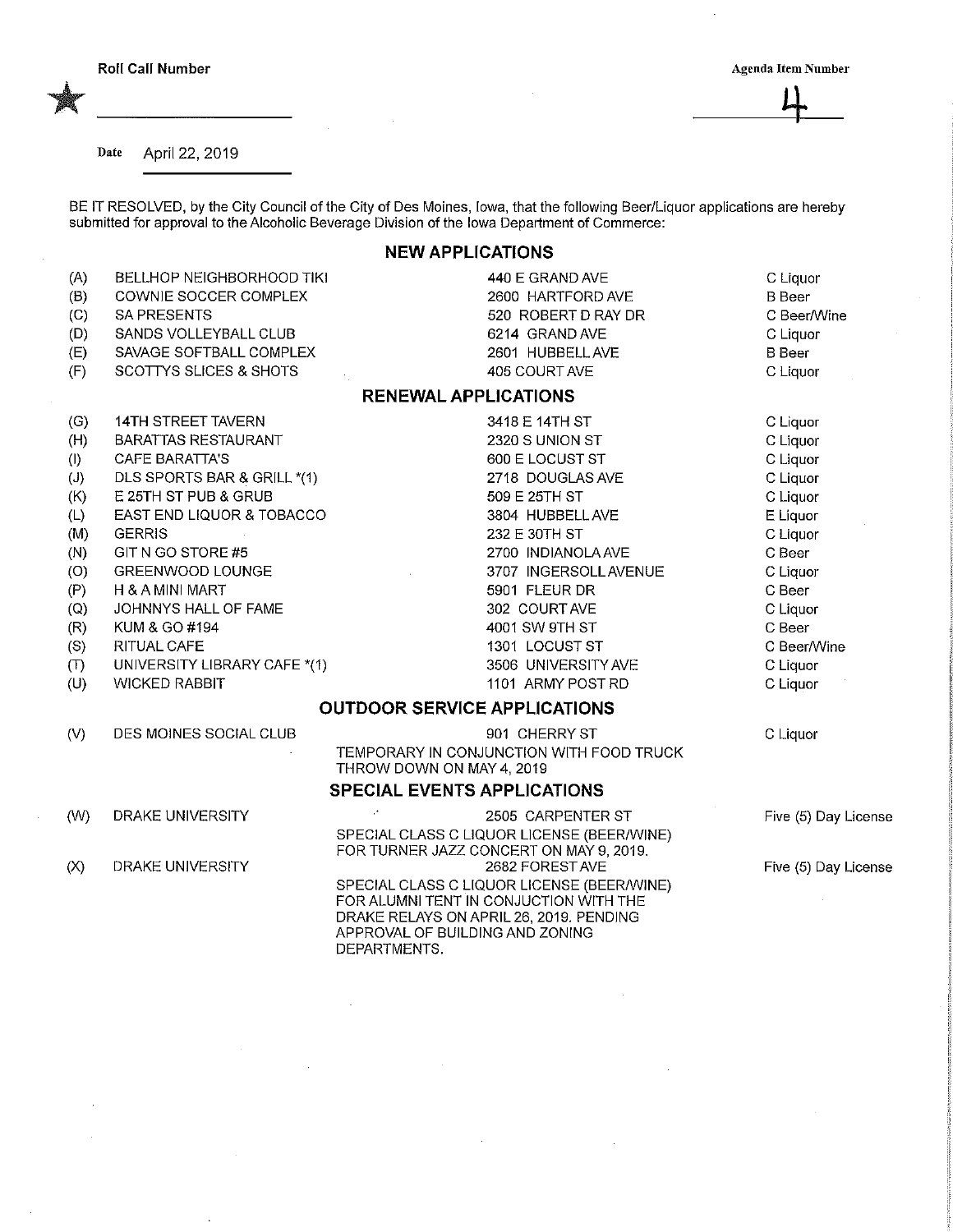$\sqcup$ 

Date April 22, 2019

i,

 $\hat{\mathcal{A}}$ 

 $\mathcal{A}$ 

 $\hat{\mathcal{A}}$ 

| Moved by                            |             |                 | to adopt.                                     |               |                                                                     |  |
|-------------------------------------|-------------|-----------------|-----------------------------------------------|---------------|---------------------------------------------------------------------|--|
| <b>COUNCILACTION</b>                | <b>YEAS</b> | <b>NAVS</b>     | <b>PASS</b>                                   | <b>ABSENT</b> | <b>CERTIFICATE</b>                                                  |  |
| <b>COWNUE</b>                       |             |                 |                                               |               |                                                                     |  |
| <b>BOESEN</b>                       |             |                 |                                               |               | I, DIANE RAUH, City Clerk of said City hereby certify that at a     |  |
| <b>COLEMAN</b>                      |             |                 |                                               |               | meeting of the City Council of said City of Des Moines, held on the |  |
| <b>GATTO</b>                        |             |                 |                                               |               | above date, among other proceedings the above was adopted.          |  |
| <b>GRAY</b>                         |             |                 |                                               |               |                                                                     |  |
| <b>MANDELBAUM</b><br>$\blacksquare$ |             |                 |                                               |               |                                                                     |  |
| WESTERGAARD                         |             |                 |                                               |               |                                                                     |  |
| TOTAL                               |             |                 |                                               |               | IN WITNESS WHEREOF, I have hereunto set my hand and affixed         |  |
| <b>MOTION CARRIED</b>               |             | <b>APPROVED</b> | my seal the day and year first above written. |               |                                                                     |  |
|                                     |             |                 |                                               |               |                                                                     |  |
|                                     |             |                 |                                               | Mayor         | <b>City Clerk</b>                                                   |  |

ä,